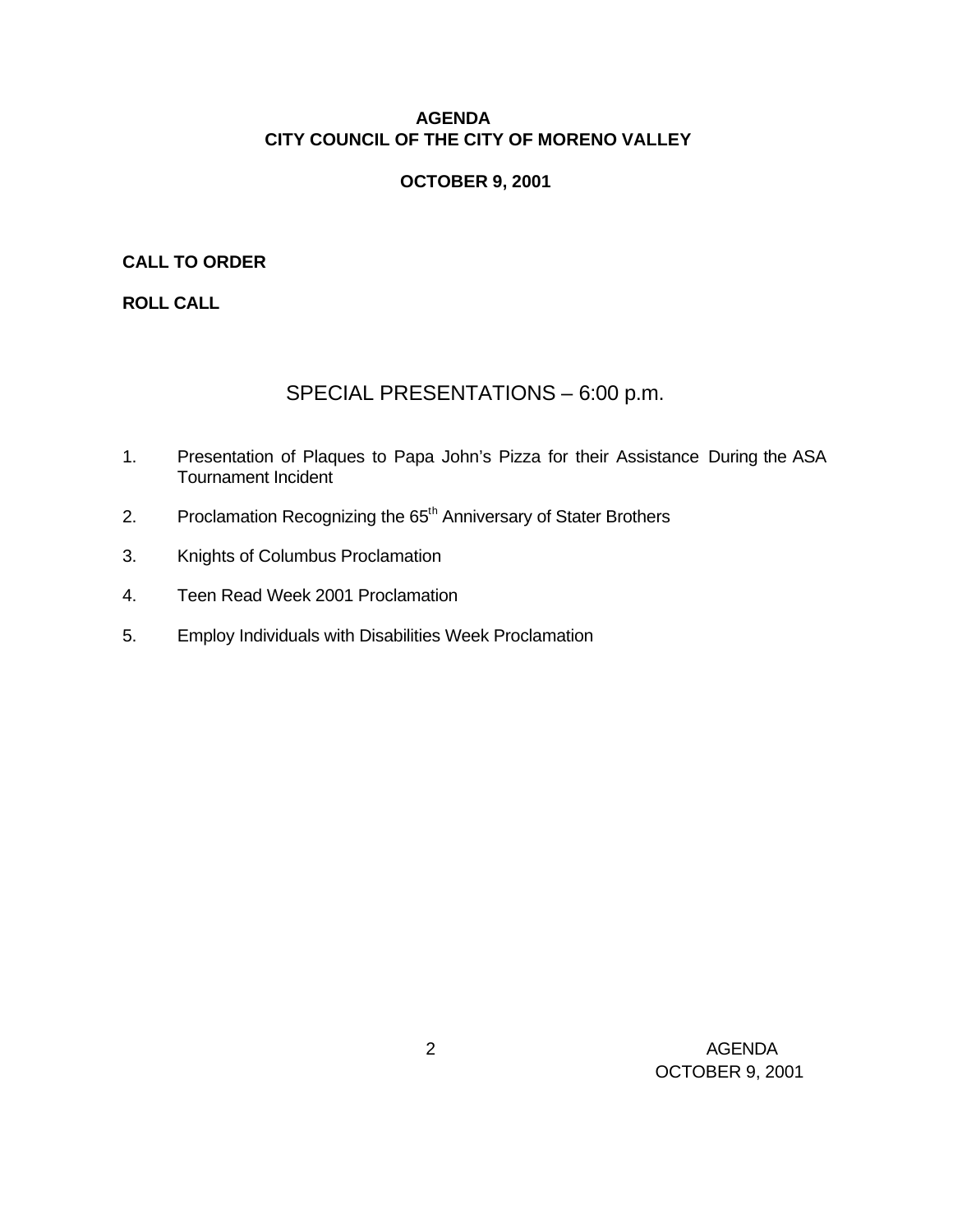## **AGENDA JOINT MEETING OF THE CITY COUNCIL OF THE CITY OF MORENO VALLEY MORENO VALLEY COMMUNITY SERVICES DISTRICT COMMUNITY REDEVELOPMENT AGENCY OF THE CITY OF MORENO VALLEY**

# **REGULAR MEETING – 6:30 P.M. OCTOBER 9, 2001**

- **CALL TO ORDER** (Joint Meeting of the City Council of the City of Moreno Valley, Moreno Valley Community Services District, and the Community Redevelopment Agency of the City of Moreno Valley - actions taken at the Joint Meeting are those of the Agency indicated on each Agenda item)
- **PLEDGE OF ALLEGIANCE**
- **INVOCATION** Pastor Larry Orr, Wesleyan Christian Fellowship
- **ROLL CALL**
- **INTRODUCTIONS**
- **SPECIAL PRESENTATIONS**
- PUBLIC COMMENTS **ON MATTERS ON THE AGENDA** WILL BE TAKEN UP AS THE ITEM IS CALLED FOR BUSINESS, BETWEEN STAFF'S REPORT AND CITY COUNCIL DELIBERATION (SPEAKER SLIPS MAY BE TURNED IN UNTIL THE ITEM IS CALLED FOR BUSINESS.)

All remarks and questions shall be addressed to the presiding officer or to the City Council and not to any individual Council member, staff member or other person.

There is a three-minute time limit per person and a 15-minute time limit per agenda item. The 15-minute limit may be waived. Please complete and submit a BLUE speaker slip to the Bailiff.

# **JOINT CONSENT CALENDARS (SECTIONS A-C) OF THE CITY COUNCIL OF THE CITY OF MORENO VALLEY, MORENO VALLEY COMMUNITY SERVICES DISTRICT, AND COMMUNITY REDEVELOPMENT AGENCY OF THE CITY OF MORENO VALLEY**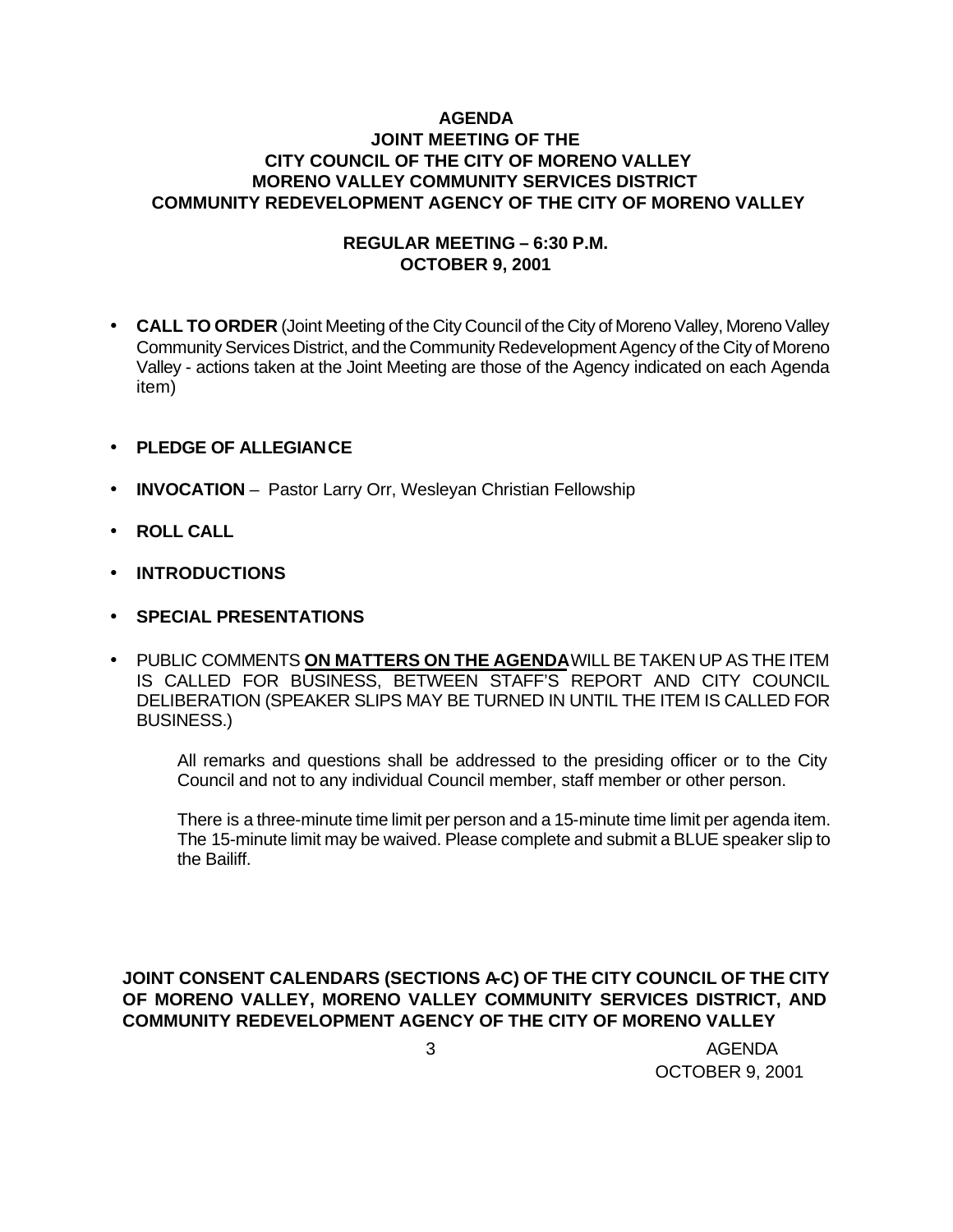All items listed under the Consent Calendars are considered to be routine and non-controversial, and may be enacted by one motion unless a member of the Council, Community Services District, or Redevelopment Agency requests that an item be removed for separate action. The motion to adopt the Consent Calendars is deemed to be a separate motion by each Agency and shall be so recorded by the City Clerk. Items withdrawn for report/discussion will be heard after public hearing items.

# **A. CONSENT CALENDAR** - **CITY COUNCIL**

- A1. ORDINANCES FIRST READING BY TITLE ONLY Recommendation: Waive reading of all Ordinance Introductions and read by title only.
- A2. NOTICE OF COMPLETION AND ACCEPTANCE OF FISCAL YEAR 1999/2000 CLASS II/III BICYCLE ROUTES, VARIOUS LOCATIONS CITY WIDE. PROJECT NO. 99-25653 (Report of: Public Works Director/City Engineer) Recommendation: Ratify contract changer order No. 1, increasing the contract time to 56 working days, due to supplier/manufacturer delays; accept the work for the Fiscal year 1999/2000 Class II/III Bicycle Routes, constructed by DBX, Inc., of Temecula, California, as completed; direct the City Clerk to record the Notice of Completion within ten days, at the office of the County Recorder of Riverside County, as required by Section 3093 of the California Civil Code; authorize the Director of Finance to release the retention to DBX, Inc., thirty-five (35) calendar days after the date of recordation of the Notice of Completion, if no claims are filed against the project (Account No. 00125.65320); and accept the improvements into the City maintained road system.
- A3. RESOLUTION NO. 2001-58. APPROVE AND AUTHORIZE EXECUTION OF PROGRAM SUPPLEMENT AGREEMENT NO. M012, TO THE ADMINISTERING AGENCY-STATE AGREEMENT FOR FEDERAL-AID PROJECT NO. 08-5441, MEDIAN NOSE MODIFICATIONS AT VARIOUS LOCATIONS, STORM DRAIN IMPROVEMENTS AT FREDERICK STREET AND ALESSANDRO BOULEVARD, AND INTERSECTION CROSSGUTTER IMPROVEMENTS AT PIGEON PASS ROAD AND IRONWOOD AVENUE, PROJECT NOS. 98-26765, 98-21767, 98- 21768) (Report of: Public Works Director/City Engineer) Recommendation: Adopt Resolution No. 2001-58, and approve Program Supplement Agreement No. M012, to the Administering Agency-State Agreement for Federal Aid Project No. 08-5441 for construction and construction engineering;

## Resolution No. 2001-58

and authorize the Mayor to execute program Supplement No. M012.

A Resolution of the City Council of the City of Moreno Valley, California, Approving and Authorizing Execution of Program Supplement No. M012 to Administering Agency-State Agreement No. 08-5441 for Federal-Aid Projects between the State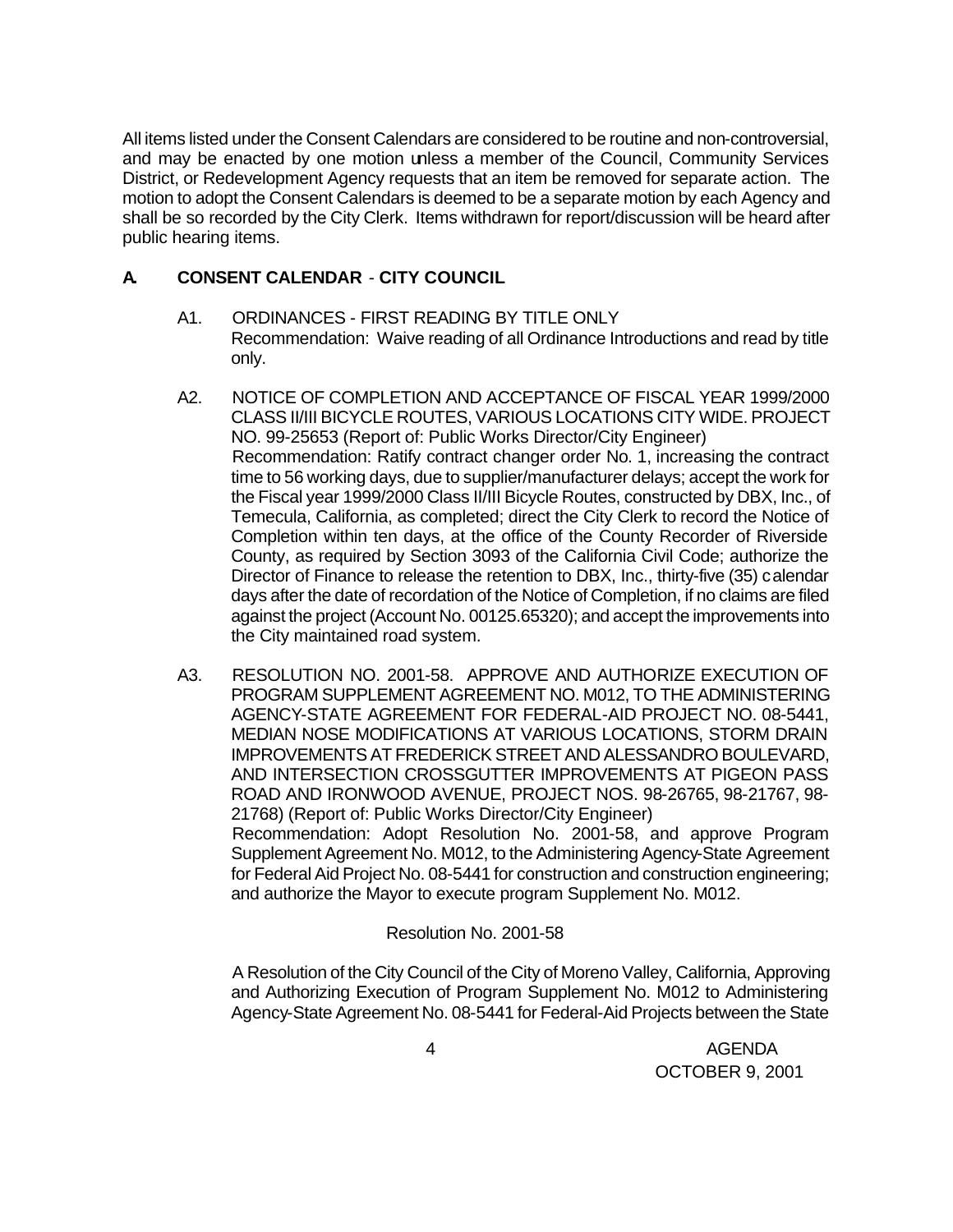of California, Acting by and through the Department of Transportation, and the City of Moreno Valley

- A4. MINUTES SPECIAL MEETING OF SEPTEMBER 18, 2001 (Report of: City Clerk) Recommendation: Approve as submitted.
- A5. FOURTH AMENDMENT TO POLICE CONTRACT (CONTINUED FROM SEPTEMBER 25, 2001) (Report of: Chief of Police) Recommendation: Approve the Fourth Amendment to the police contract.
- A6. RESOLUTION TO ACQUIRE FEDERAL SURPLUS PROPERTY (Report of: Finance Director/City Treasurer) Recommendation: Adopt Resolution No. 2001-59.

#### Resolution No. 2001-59

A Resolution of the City Council of the City of Moreno Valley, California, Designating Certain Authorized City Employees to Acquire Federal Surplus Property from the California State Agency for Surplus Property

A7. DIAMOND VALLEY LAKE RECREATIONAL BOATING RESOLUTION (Report of: Community and Economic Development Director) Recommendation: Adopt Resolution No. 2001-62.

Resolution No. 2001-62

A Resolution of the City Council of the City of Moreno Valley Supporting the City of Hemet Recommendation on Modified Boating Rules for Diamond Valley Lake

## **B. CONSENT CALENDAR** - **COMMUNITY SERVICES DISTRICT**

- B1. ORDINANCES FIRST READING BY TITLE ONLY Recommendation: Waive reading of all Ordinance Introductions and read by title only.
- B2. APPROVAL OF GRANT APPLICATION FOR SOCCER FIELDS AT MARCH FIELD PARK (Report of: Director of Parks and Recreation) Recommendation: Approve the filing of an application for local assistance funds in the amount of \$250,000 for the "Soccer Fields" project at March Field Park to be funded from the Roberti-Z'berg-Harris Urban Open Space and Recreational Program under the Safe Neighborhood Parks, Clean Water, Clean Air, and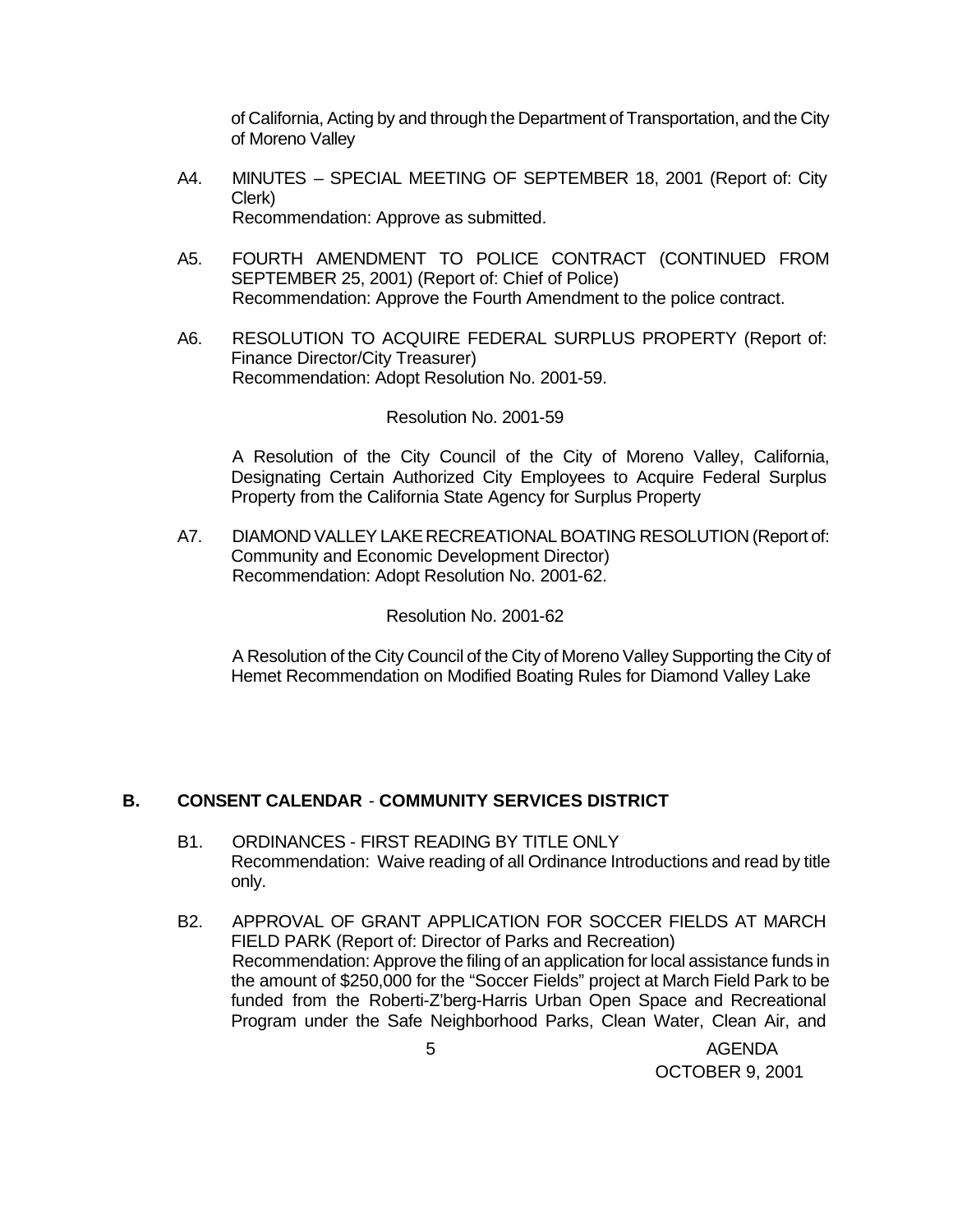Coastal Protection Bond Act of 2000; and adopt Resolution No. CSD 2001- 18 to certify the approval of the governing board to enter into this transaction with the California Department of Parks and Recreation for the purpose of applying for grant funding for the "Soccer Fields" project at March Field Park from the Roberti-Z'berg-Harris Urban Open Space and Recreation Program under the Safe Neighborhood Parks, Clean water, Clean Air, and Coastal Protection Bond Act of 2000; and to authorize the designated personnel, as shown on the resolution, to sign contract documents for FY 2001/02, 2002/03, 2003/04.

Resolution No. CSD 2001-18

A Resolution of the City Council of the City of Moreno Valley, California, Acting in its Capacity as the Board of Directors of the Moreno Valley Community Services District Certifying the Approval of the Governing Board for the City of Moreno Valley Parks and Recreation Department to Apply for Grant Funds for the Roberti-Z'Berg-Harris Urban Open Space and Recreation Program under the Safe Neighborhood Parks, Clean Water, Clean Air, and Coastal Protection Bond Act of 2000 for Soccer Fields and t o Authorize Designated Personnel to Sign Contract Documents for FY 2001/02, 2002/03 and 2003/04

B3. MINUTES – SPECIAL MEETING OF SEPTEMBER 18, 2001 (Report of: City Clerk) Recommendation: Approve as submitted.

## **C. CONSENT CALENDAR** - **COMMUNITY REDEVELOPMENT AGENCY**

- C1. ORDINANCES FIRST READING BY TITLE ONLY Recommendation: Waive reading of all Ordinance Introductions and read by title only.
- C2. MINUTES SPECIAL MEETING OF SEPTEMBER 18, 2001 (Report of: City Clerk) Recommendation: Approve as submitted.

## **D. PUBLIC HEARINGS**

Questions or comments from the public on a Public Hearing matter must be limited to five minutes per individual and must pertain to the subject under consideration.

D1. PA00-0001 (CONDITIONAL USE PERMIT); P00-041 (ADMINISTRATIVE PLOT PLAN). APPLICANT: CHEVRON PRODUCTS COMPANY. LOCATION: ON THE WEST SIDE OF FREDERICK STREET, SOUTHWEST OF THE HIGHWAY 60 OFF-RAMP AND APPROVE RESOLUTION NO. 2001-44 (CONTINUED FROM AUGUST 14, 2001) (Report of Community and Economic Development Director)

 6 AGENDA OCTOBER 9, 2001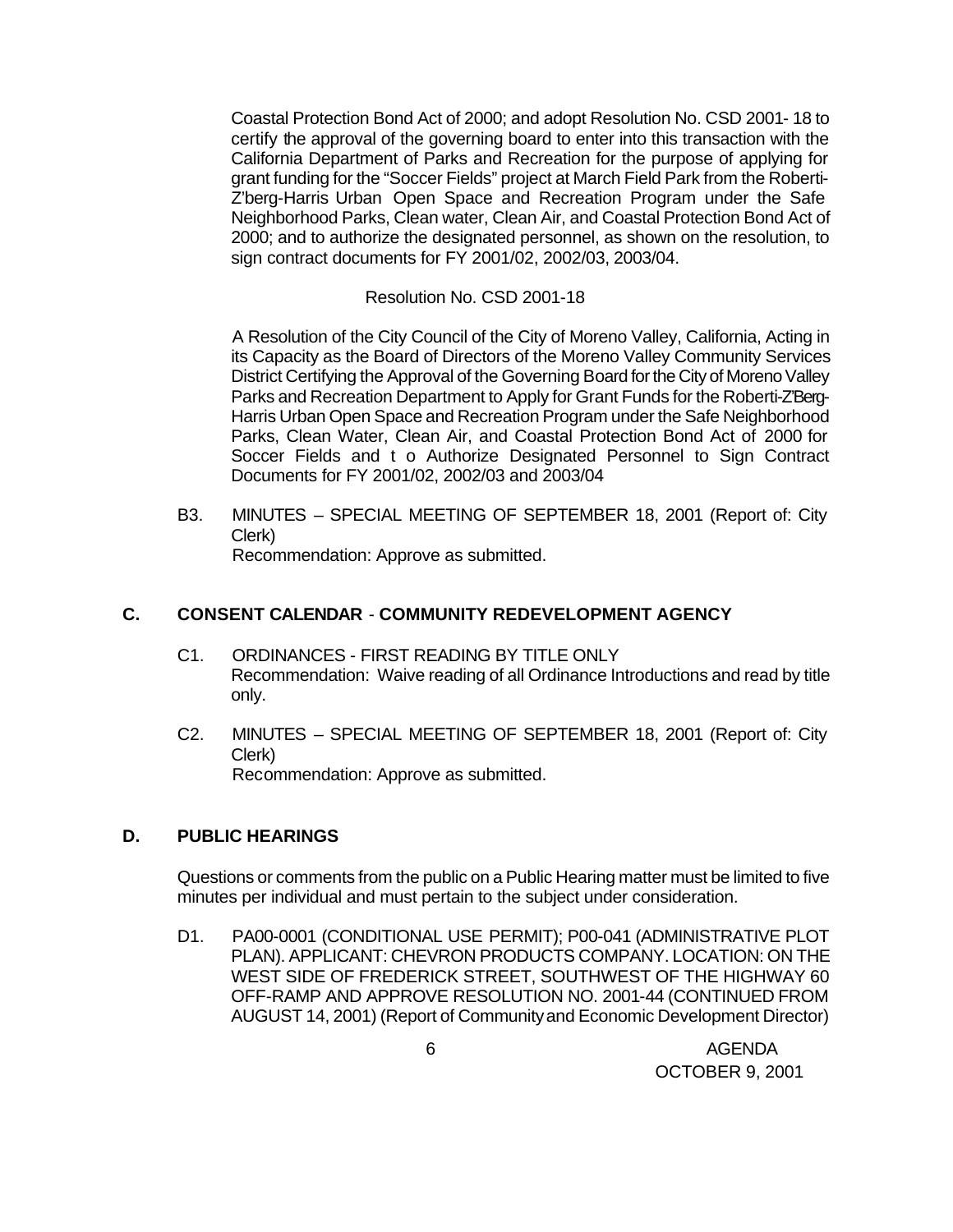(Material not available at time of printing – to be provided under separate cover)

- D2. PA01-0031 (GENERAL PLAN AMENDMENT); PA01-0026 (CHANGE OF ZONE); PA01-0027 (CONDITIONAL USE PERMIT); APPLICANT: LEADERS IN COMMUNITY ALTERNATIVES; LOCATION: ON THE WEST SIDE OF BUSINESS CENTER DRIVE, WEST OF ELSWORTH STREET. PROPOSAL: TO CHANGE THE GENERAL PLAN AND ZONING DESIGNATIONS FROM BUSINESS PARK TO IND USTRIAL AND TO ESTABLISH A TRANSITIONAL HOUSING FACILITY FOR PAROLEES (CONTINUED FROM SEPTEMBER 18, 2001) (Report of: Community and Economic Development Director) Recommendation: That the City Council continue the item to the City Council meeting of November 13, 2001, at the request of the applicant.
- D3. COUNCILMANIC REDISTRICTING (Report of: City Clerk) Recommendation: That the City Council conduct a second public hearing to consider the three proposed alternative redistricting plans of the Councilmanic districts in the City of Moreno Valley; and adopt Resolution No. 2001-60 repealing Resolution No. 91-126, and adjusting the boundaries of Councilmanic districts and designating the number of each such district.

Resolution No. 2001-60

A Resolution of the City Council of the City of Moreno Valley, California, Repealing Resolution No. 91-126, and Adjusting the Boundaries of Councilmanic Districts and Designating the Number of Each Such District

# **E. ITEMS REMOVED FROM CONSENT CALENDARS FOR DISCUSSION OR SEPARATE ACTION**

## **F. REPORTS**

- F1. REPORT TO CONSIDER PUBLIC COMMENTS REGARDING MAIL BALLOT PROCEEDING TO REINSTATE ZONE D (PARKWAY LANDSCAPE MAINTENANCE) AT THE STANDARD SERVICE LEVEL FOR TRACT 17033 (Report of: Public Works Director/City Engineer) Recommendation: That the City Council, acting in their respective capacities as President and Members of the Board of Directors of the Moreno Valley Community Services District (CSD), accept public comments in regards to reinstating Zone D (Parkway Landscape Maintenance) at the standard level and the associated annual charge being proposed in a mail ballot proceeding for Tract 17033.
- F2. REPORT ON CITY FINANCIAL MANAGEMENT (CONTINUED FROM SEPTEMBER 25, 2001) (Report of: Finance Director/City Treasurer)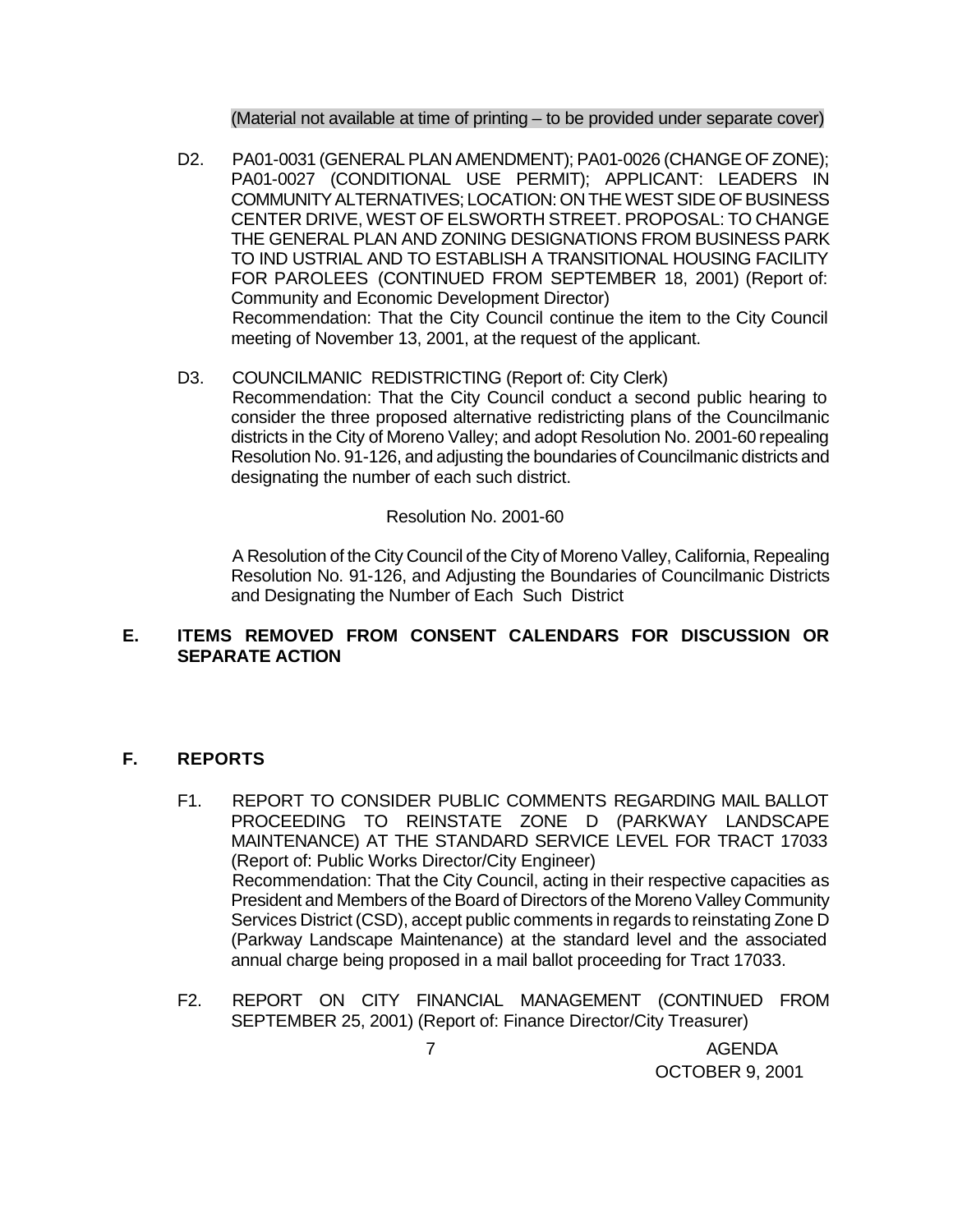Power Point Presentation.

- F3. WITHDRAWAL OF \$8,000 FROM THE TRUST FUND ESTABLISHED FOR THE ACQUISITON AND RESTORATION OF CULTURAL OR HISTORIC PROPERTIES (Report of: Parks and Recreation Director) Recommendation: That the Mayor and City Council take no action on the request for the withdrawal of funds in the amount of \$8,000 from theTrust Fund established for the acquisition and restoration of cultural or historic properties. Staff recommends that the funds in the Trust Fund should only be used for capital improvement costs.
- F4. CONSIDERATION OF HUD SALES CONTRACT WITHDRAWAL FOR THE SINGLE-FAMILY RESIDENCE LOCATED AT 13125 LARKHAVEN (Report of: Community and Economic Development Director) (Material not available at time of printing – to be provided under separate cover)
- F5. CITY COUNCIL RECOGNITION POLICY REVISION (CONTINUED FROM SEPTEMBER 25, 2001) (Report of: City Manager) Recommendation: That the City Council adopt the proposed City Council Recognition Policy revisions.
- F6. RESOLUTION NO. 2001-63(Report of: Mayor Flickinger and Councilmember White)

Resolution No. 2001-63

A Resolution of the City Council of the City of Moreno Valley, California, Expressing its Position that There be no Limitations Placed on the Future Development of the March Inland Port until a Reasonable Alternatives Have Been Fully Studied and Considered

- F7. LEGISLATIVE UPDATE (Report of Assistant City Manager) Recommendation: That the City Council receive and file the Legislative Status Report.
- F8. CITY MANAGER'S REPORT (Oral presentation only)

## **G. LEGISLATIVE ACTIONS**

ORDINANCES - 1ST READING AND INTRODUCTION

ORDINANCES - 2ND READING AND ADOPTION

ORDINANCES - URGENCY ORDINANCES

RESOLUTIONS

 8 AGENDA OCTOBER 9, 2001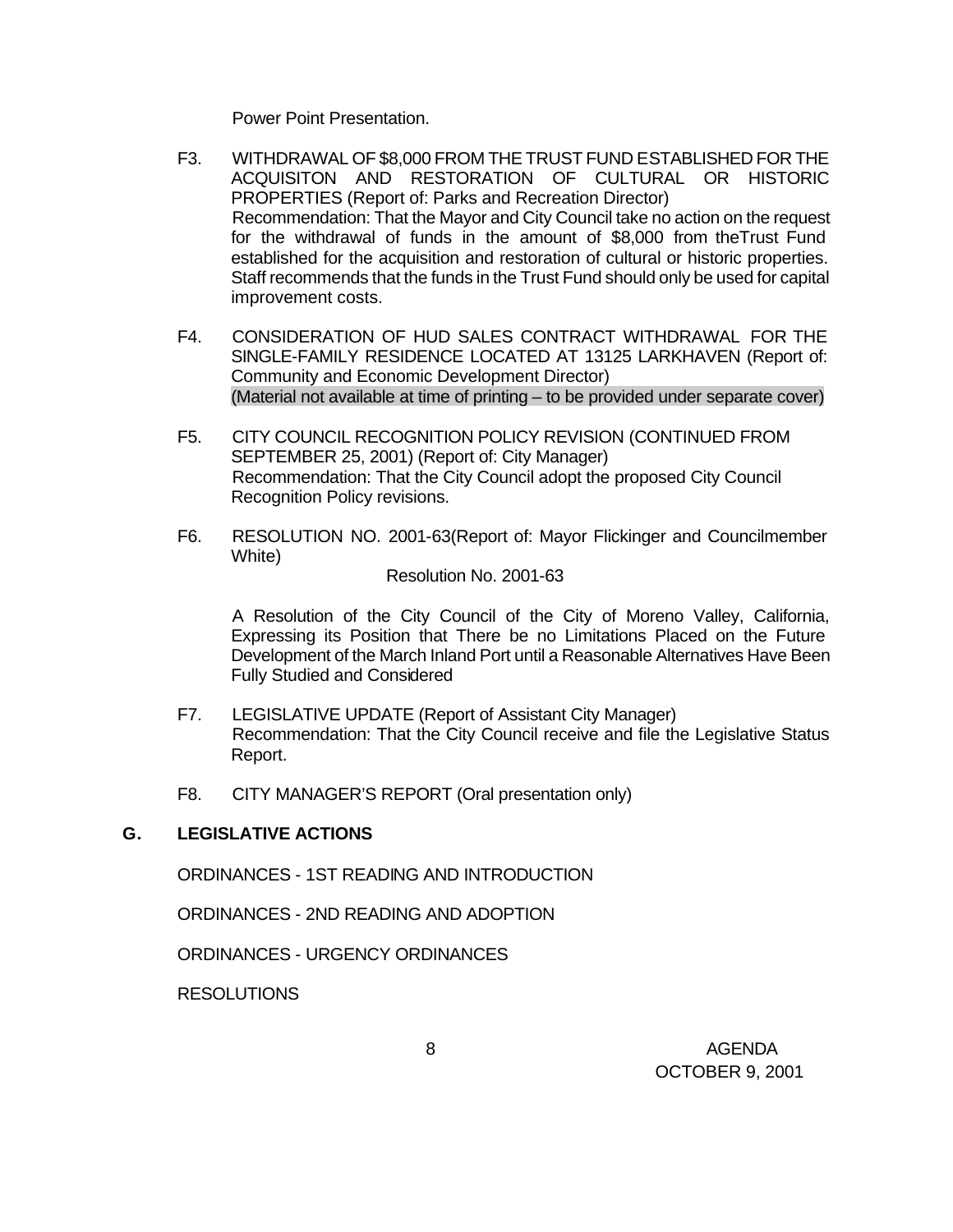G1. RESOLUTION FOR THE ABATEMENT OF PUBLIC NUISANCES (Report of: Community and Economic Development Director) Recommendation: That the City Council adopt Resolution No. 2001-61 of the City of Moreno Valley, California, confirming assessments on certain real properties as outlined in the Property Assessment List in the staff report for the abatement of nuisances.

#### Resolution No. 2001-61

A Resolution of the City Council of the City of Moreno Valley, California, Confirming Statements of Costs against Real Property Located in the City of Moreno Valley for Abatements of Public Nuisances and Direction that Said Statements of Costs Constitute a Lien upon Said Properties

• PUBLIC COMMENTS **ON ANY SUBJECT NOT ON THE AGENDA** UNDER THE JURISDICTON OF THE CITY COUNCIL

All remarks and questions shall be addressed to the presiding officer or to the City Council and not to any individual Council member, staff member or other person.

 There is a three-minute time limit per person. Please complete and submit a PINK speaker slip to the Bailiff.

### • **CLOSING COMMENTS AND/OR REPORTS OF THE CITY COUNCIL, COMMUNITY SERVICES DISTRICT, OR COMMUNITY REDEVELOPMENT AGENCY**